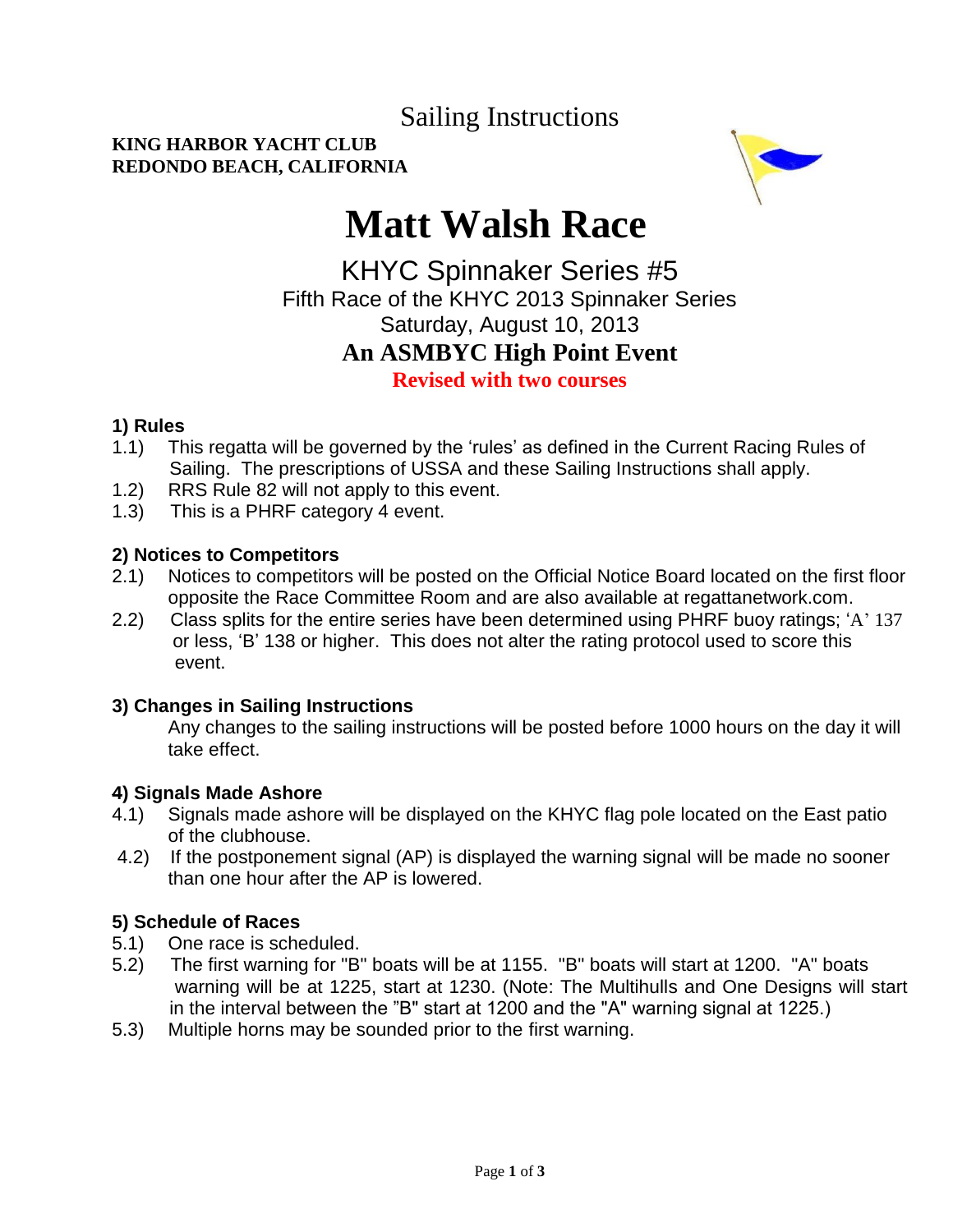## Sailing Instructions **Matt Walsh Race**

#### **6) Signals on the Race Committee Boat**

Classes will start in the following order:

1155 PHRF-B Warning

1200 PHRF-B Start, Flag E

1205 M242 Warning

1210 M242 Start, Flag R

1215 Viper Start, Flag V 1220 ORCA Start, Flag F 1225 PHRF A Warning

1230 PHRF A Start, Flag D

#### **7) The Race Course**

- 7.1) The racing area will be in the vicinity of "Y" or "S" Mark per the current KHYC Race Mark Guide.
- 7.2) The course will be selected from the following::
	- **1) Start at Y-10PV-Y-K-Y-B-G-W-Finish at Harbor Entrance, 12.3 nmi**

### **2) Start at S-10PV-S-A-G-W-Finish at Harbor Entrance, 12.1 nmi**

#### **8) Marks**

- 8.1) Nearby marks are spar buoys or inflatable replacements
- 8.2) 10PV is the Palos Verdes Bell Buoy
- 8.3) "W" mark is the white center channel buoy at the entrance to King Harbor.
- 8.4) Marks are in the approximate positions defined on the Current KHYC Mark Guide.

#### **9) The Start**

.

- 9.1) Race will be started using rule 26 with classes starting per paragraph 6 of this document.
- 9.2) The starting line will be between a staff displaying an orange flag on the race committee boat and a staff with an orange flag floating to port from the race committee boat.
- 9.3) All boats must check in with the Race Committee on the water prior to **"their"** class warning signal.
- 9.4) Boats whose preparatory signal has not been made shall **keep clear of the starting area** and all boats whose preparatory signal has been made.
- 9.5) The Race Committee will attempt to call on the course side (OCS) boats on VHF channel 78 after the starting signal. Failure to call a boat OCS is not grounds for redress.

#### **10) The Finish**

- 10.1) The finish line will be at the harbor entrance between the R/C Boat and the red light on the east jetty.
- 10.2) Take your own time at the white entrance buoy (W) if the committee boat is not on station.